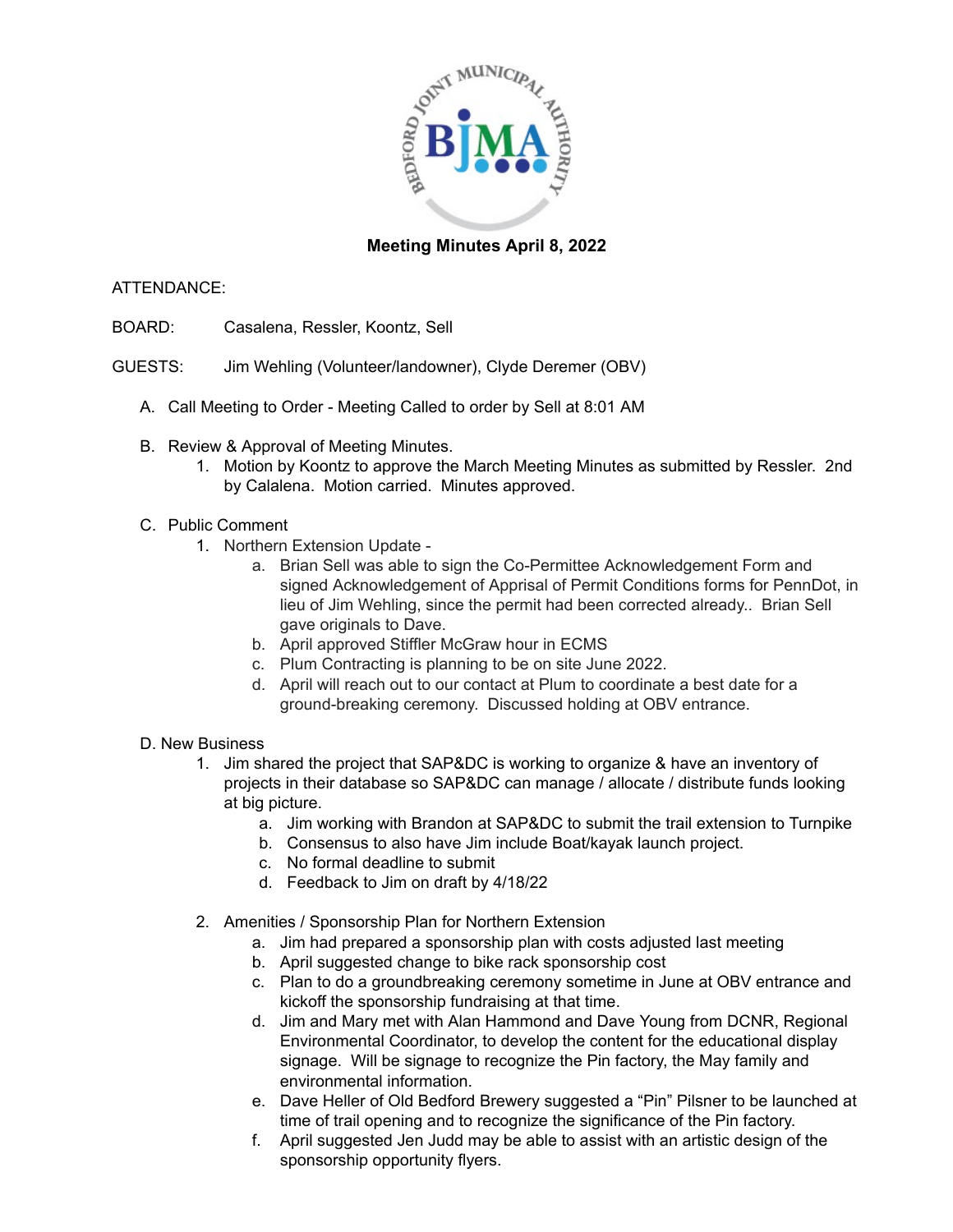- 3. Stream Bank Improvements
	- g. Jim talked with Dave Swartzel at Omni and gave him documentation about the plans for stream bank improvements.
	- h. Legal team at Omni advised that they are comfortable with us proceeding, as long as a signed hold harmless agreement is put in place between BJMA and Omni and that BJMA will agree to repair any damage to Omni's property.
	- i. Jim prepared a draft letter, per Omni's request. Consensus from board that the letter is acceptable and Jim will present the language to Dave at Omni.
	- j. Omni will then work on an agreement between both BJMA and Omni for when the work is actually to be done.
- 4. Boat Launch
	- k. April sent Ryan at Bedford REC the Rutters approval letter and preferred layout. Ryan responded with the layout marked up showing where the REC power box will be installed and will not interfere with the proposed launch parking area. He advised REC will just need to be able to access the box for maintenance.
	- l. Jim will proceed with the DCED Greenways Trails & Recreation Program GTRP Grant application with a deadline of May 31, 2022. GTRP has an 85/15 match. Jim received confirmation that we cannot include expenses incurred prior.
	- m. Keller is working on a cost estimate to provide the needed information to Nathan Karn, which includes the following:
		- 1. Deed reference for the property over which the access is being provided for preparation of the easement.
		- 2. Description of the construction easement area
		- 3. Description of the property being dedicated in fee simple including the base deed reference from the split off and recorded subdivision information.
	- n. Nathan Karn provided an estimate of \$1,500 for legal fees associated with sub-division and easements.
	- o. April sent the Rutters support letter to Bedford Borough and Bedford Township. Bedford Township advised support of the project.

# E. Old Business

- 1. Eagle Scout Project Bike Fix-it station
	- a. Plan to install this week
	- b. Plaque has been received
	- c. Need to plan a ribbon cutting
- 2. Trail Maintenance
	- a. Bedford Township used their roller to roll the entire trail. Appears to have made an improvement to the surface.
	- b. PennDOT trimmed the red buds along their right-of-way along Elks property to help with visibility.
	- c. Jim and Sara Seitz have volunteered to help with maintenance
- D. Reports of Officers
	- Chairman Discussion on Board Plans moving forward April to request a meeting with Borough and Township to discuss future plans when send minutes.
	- Vice Chairman-
	- Secretary- Township wants pictures of the trail for their website. Brian will donate his marketing person to take pictures of the trail. The donor bench we ordered in December was originally expected to ship in May, now expected in June. Advised not planning to seek re-appointment at end of term December 2022. April will notify Borough & Township.